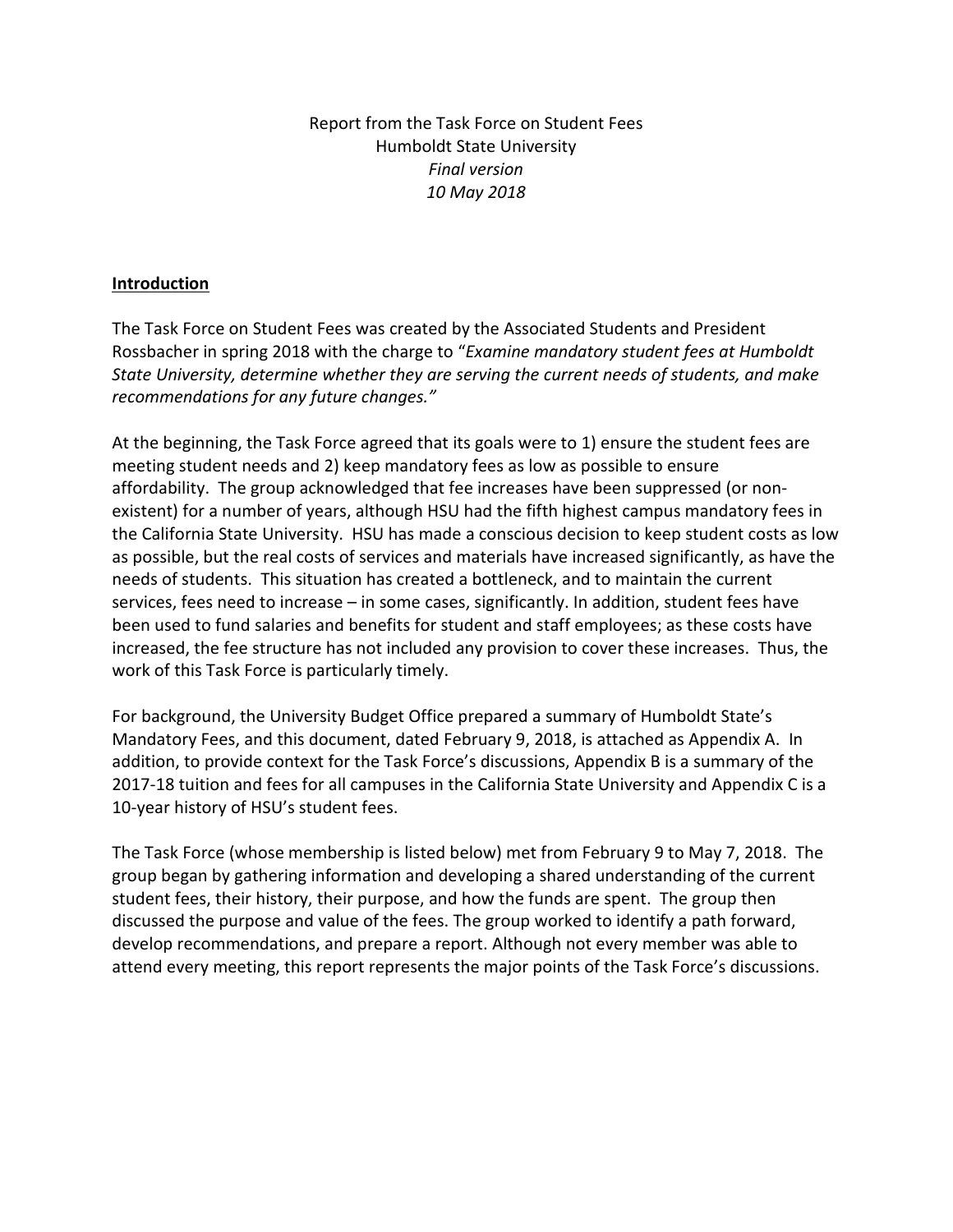### **Membership of the Task Force**

| <b>Student members:</b>                                                                                          | <b>Faculty members:</b>                                                                                                     |
|------------------------------------------------------------------------------------------------------------------|-----------------------------------------------------------------------------------------------------------------------------|
| Elijah Chandler, Chair, Student Diversity<br>Committee, 2017-18                                                  | Dr. Julie Alderson, Professor of Art and Chair of<br>the University Senate, 2017-18                                         |
| Flinn Crosby, Member, University<br>Resources and Planning Committee, 2017-<br>18                                | Dr. Dale Oliver, Professor of Mathematics and<br>Chair of the University Senate Integrated<br>Curriculum Committee, 2017-18 |
| Courtney Getter, Member, Intercollegiate<br>Athletic Advisory Committee and student<br>athlete (rowing), 2017-18 |                                                                                                                             |
| Joey Mularky, President, Associated<br>Students, 2017-18                                                         | Advisors/Resource people:                                                                                                   |
| Casey Park, Chair, University Center Board,<br>2017-18                                                           | Amber Blakeslee, Budget Officer                                                                                             |
| Kassandra Rice, Administrative Vice<br>President, Associated Students, 2017-<br>18                               | Dr. W. Wayne Brumfield, Interim Vice President<br>of Student Affairs                                                        |
|                                                                                                                  | Jenessa Lund, Executive Director, Associated<br><b>Students</b>                                                             |
| Convenor:                                                                                                        | Kate Stroup, Administrative Support, Student<br><b>Affairs</b>                                                              |
| President Lisa Rossbacher                                                                                        | Sandy Wieckowski, Manager, Student Financial<br><b>Services</b>                                                             |

## **Overview of Category II Student Fees (Campus Mandatory Fees)**

The focus of the Task Force is Category II Student Fees, which are mandatory campus fees that must be paid to enroll in or attend the university every semester. At HSU, Category II Student Fees include (as defined by the CSU):

- Health Services Fee: charged to all students for access to campus-based health services;
- Health Facilities Fee: charged to support a health-center facility;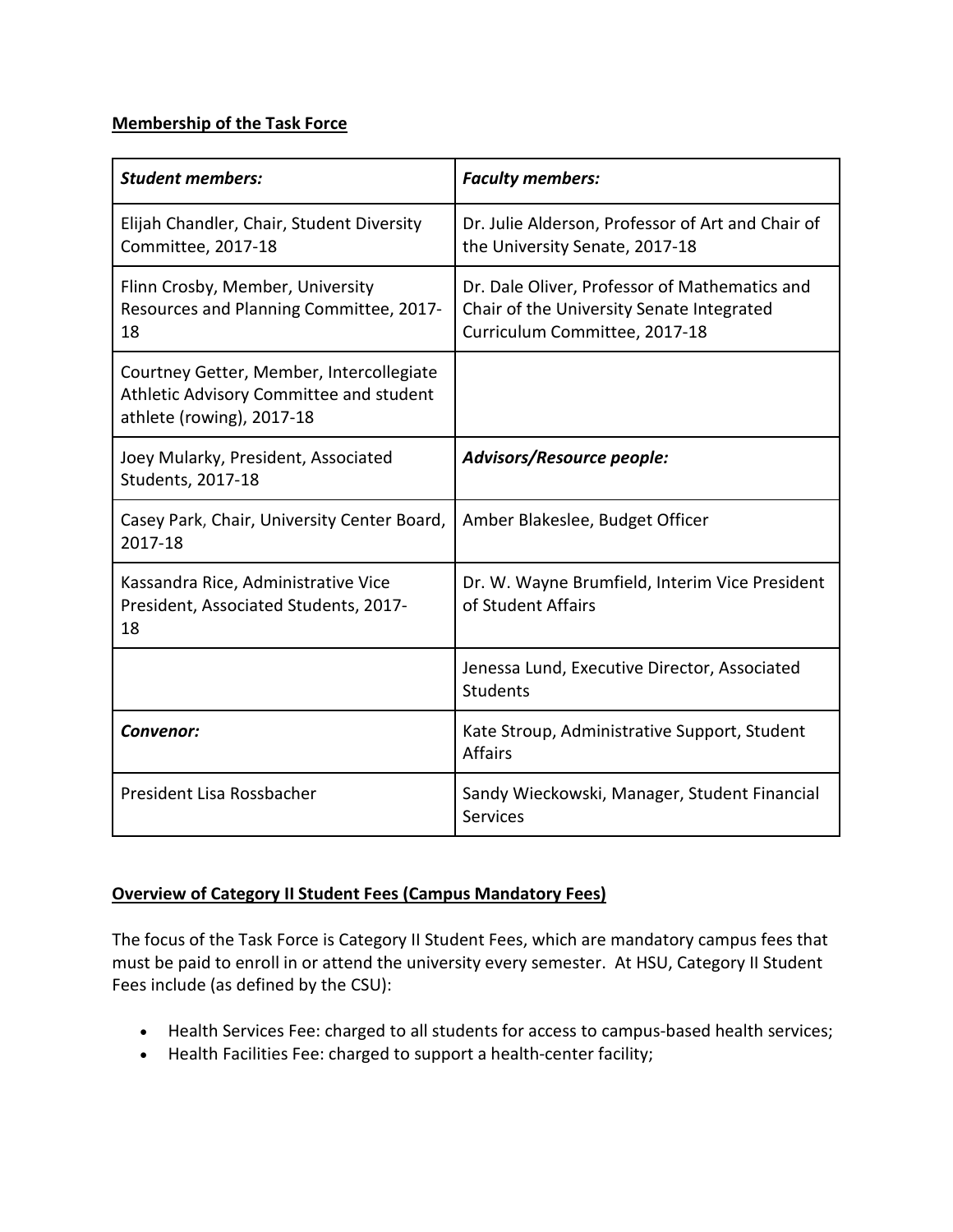- Materials, Services, and Facilities (MSF) Fee: charged to all students to cover various services, facilities, or materials that are made available to all students as part of the overall instructional experience;
- Instructionally Related Activities Fee (IRA) (CA Ed Code [89721](http://leginfo.legislature.ca.gov/faces/codes_displaySection.xhtml?sectionNum=89721.&lawCode=EDC)[/89230\)](http://leginfo.legislature.ca.gov/faces/codes_displaySection.xhtml?lawCode=EDC§ionNum=89230.&article=4.&highlight=true&keyword=instructionally+related+activities): charged to all students for instructionally related activities as authorized by the CSU Board of Trustees. As defined by the California Education Code, "Instructionally related activities mean those activities and laboratory experiences that are at least partially sponsored by an academic discipline or department and that are, in the judgment of the president of a particular campus, with the approval of the trustees, integrally related to its formal instructional offerings";
- Student Body Center Fee (Campus Union Fee): charged to all students to support the University Center (Student Union) facility;
- Student Body Association Fee (Education Cod[e 89300\)](http://leginfo.legislature.ca.gov/faces/codes_displaySection.xhtml?sectionNum=89300.&lawCode=EDC): charged to all students and controlled by the Associated Students (AS). As defined by the California Education Code, "A student body organization may be established at any state university under the supervision of the university officials for the purpose of providing essential activities closely related to, but not normally included as a part of, the regular instructional program of the university."

In addition to the fees listed above, HSU has two mandatory Category II Fees that are charged once before a student's first semester: Humboldt Orientation Program (HOP) Fee and ID Card Fee. The Task Force did not include these fees in their discussions.

### **Assessment of Mandatory Fees**

### **Health Services Fee (a.k.a. Student Health Fee or Health Operations Fee)**

In 2017-18, HSU had the second highest Health Services Fee in the CSU (\$436 per year). This fee, along with the Materials, Services, and Facilities (MSF) Fee, was established with the understanding that it could be adjusted annually by the Higher Education Price Index (HEPI). The rationale for why HSU's costs for health services are relatively high are articulated here: [https://wellbeing.humboldt.edu/healthier-together/cost-factors.](https://wellbeing.humboldt.edu/healthier-together/cost-factors)

The Health Services Fee supports the operation of on-campus student health and psychological counseling services. These services are available for all students. The revenues from this source were estimated at \$3.6 million in 2017-18. In addition, Student Health and Wellbeing Services received \$733,000 in state funds in 2017-18.

Humboldt State has particular challenges providing both medical and psychological services in the region. About 20% of students have Kaiser insurance, whose closest location is about four hours away. About 30% of students are covered with a smaller regional insurance company that is "out of network" in Humboldt County, and about 30% have coverage by Partnership/Medi-Cal that is county-specific and must be transferred to be usable. The other 20% of students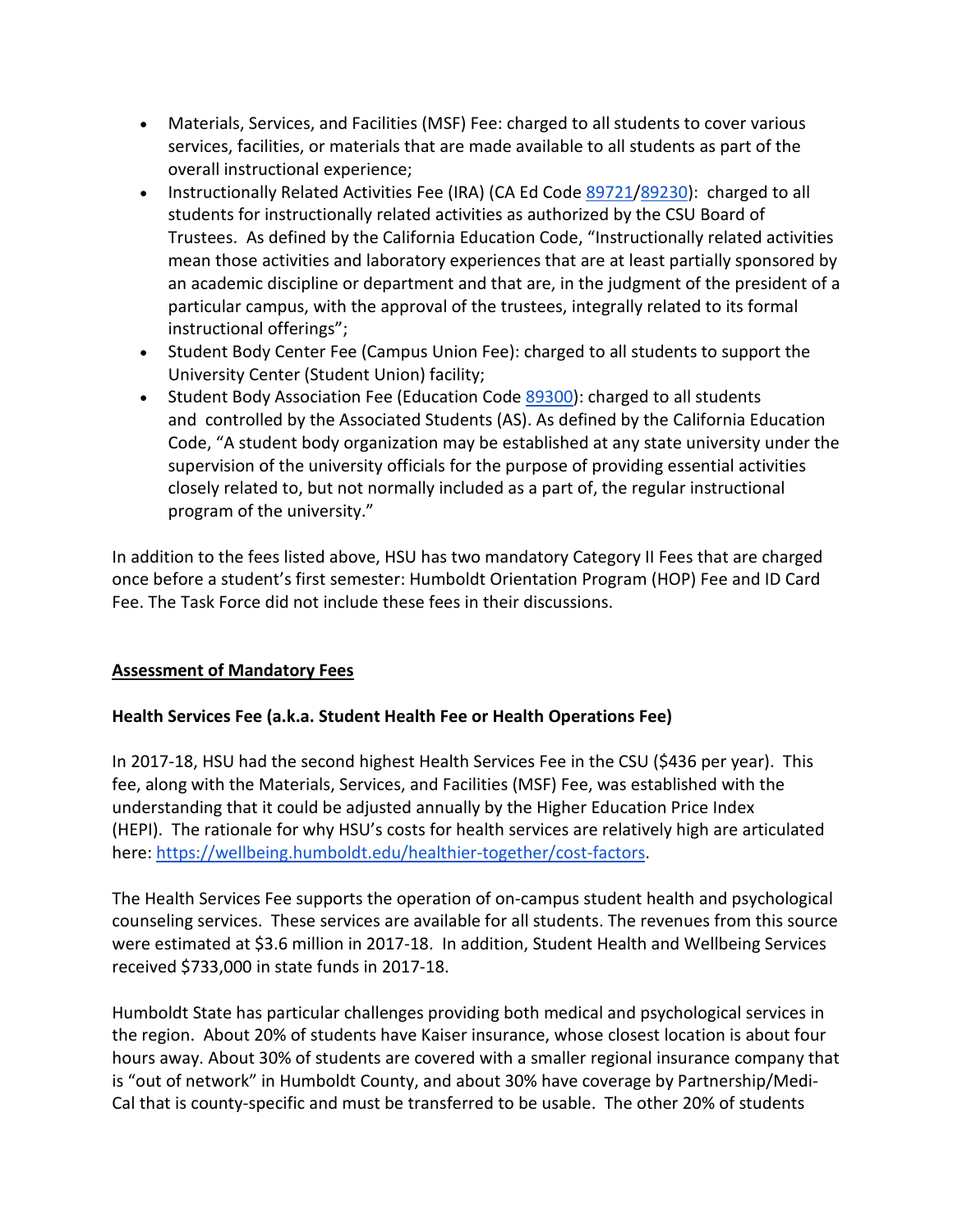who have Blue Cross/Blue Shield/United or similar coverage often have difficulty finding a healthcare provider in the area who will accept them as patients. All of these factors create a heightened demand for the services that are provided to students on campus.

In 2017-18, Student Health and Wellbeing Services determined that additional funding was needed to meet the students' needs. The Student Fee Advisory Committee (SFAC) undertook an alternative consultation process to measure student support for a fee increase, from the current \$218 per semester to \$319 per semester, with a report and recommendation for the increase submitted on April 25, 2018. The projected benefits of this fee increase include enhancements in the areas of health services, counseling, health education, and food security. Some examples of what the new fee will make possible include the following:

- Shorter wait times, with more psychiatrists, mental health therapists, doctors, nurses, and other medical providers;
- Sustaining and expanding sexualized violence prevention programs like CHECK IT as temporary federal grant funding ends;
- Student employment opportunities (more than 50 students total with increases);
- 24/7 Plan B and other medication access through discreetly accessible vending machines;
- Advancement of convenient technology like 24/7 emotional support via text, on-line scheduling, and birth-control prescription renewals by phone;
- More availability and quicker scheduling of birth control implants, removals, STI screenings, and other lab work;
- Advertising and other activities to support recruiting diverse candidate pools for new hires and increasing training for staff, particularly in meeting the needs of underrepresented and marginalized communities;
- More Oh SNAP! Student Food Pantry and farm-stand services for students; and
- Expanded no-cost holistic health workshops for all students in yoga, mindfulness, meditation, cooking, and massage.

### **Health Facilities Fee**

The Health Facilities Fee supports the repair and maintenance of the University Health Center building and equipment. Currently, students pay \$6 per year in this category, and about a third of the total \$47,000 generated annually supports mandated CSU and state overhead costs. The remaining revenue funds maintenance and repairs for the existing building.

In 2017-18, the Student Fee Advisory Committee undertook an alternative consultation process to increase this fee to either an initial proposal of \$156 per year to support a new health center facility (in combination with a new building project) or \$110 per year to repair and maintain the existing structure. Following the alternative consultation process, a report and recommendation were completed on April 25, 2018. The projected impact of this increase would include either repairing the existing facility and the required space for more staff or building a new facility. As currently envisioned, additional new construction would include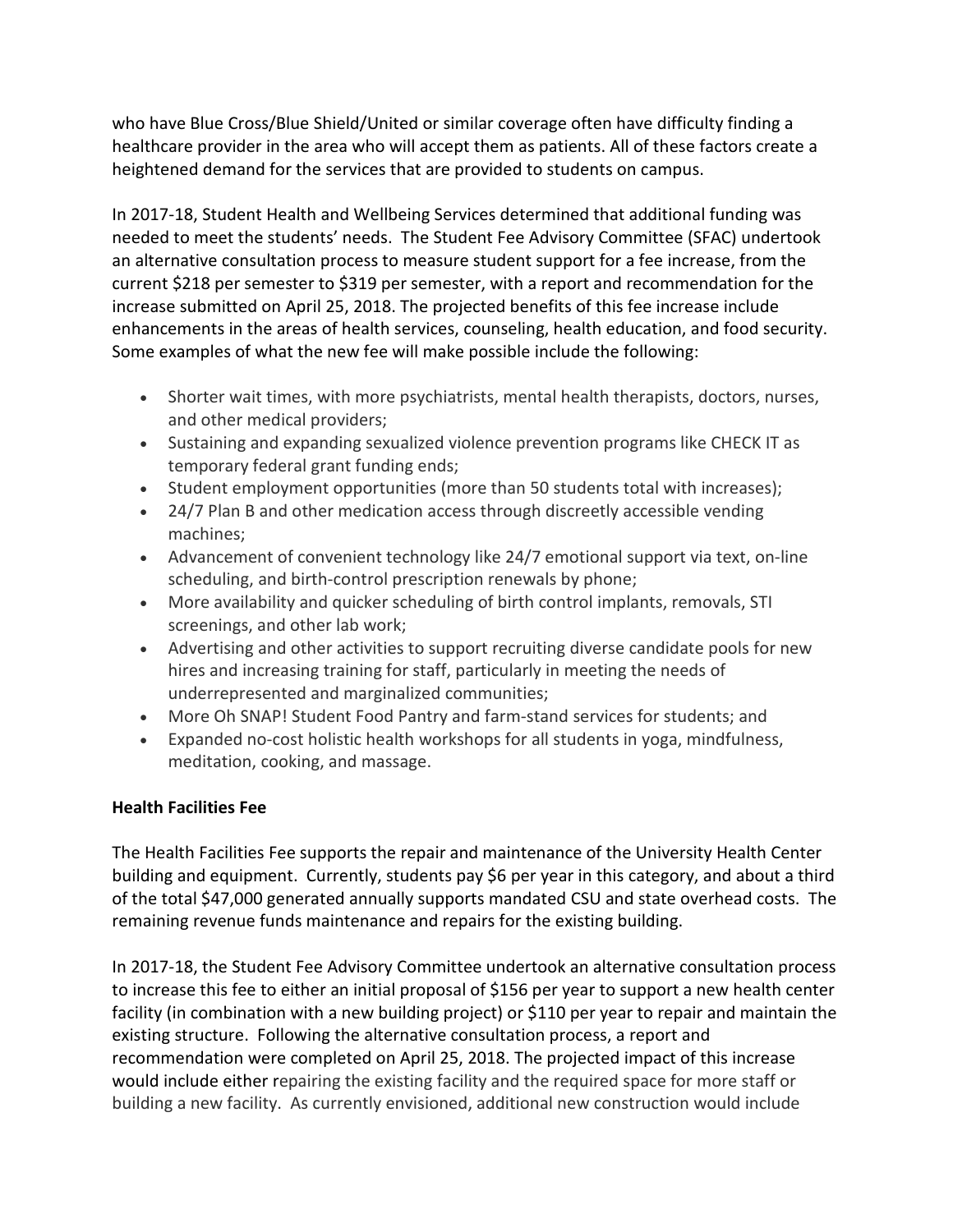adding more medical and psychological counseling services, expanding basic needs services, and providing hundreds of new residence spaces for students. As HSU works to identify new options for affordable student housing, this new facility would combine housing, dining, and health services. The increased Health Facilities Fee would contribute significantly to this project. The Student Fee Advisory Committee also recommended that the health operations fee should increase annually by the Milliman Medical Index.

In response to the shortage of timely and affordable healthcare for students, this Task Force on Student Fees recognizes the need for improved health services, which requires additional resources. However, we also recognize that increases to fees must be considered carefully. Humboldt's wellbeing site regarding the Health Operations and Facilities fees offers proposed solutions: [https://wellbeing.humboldt.edu/healthier-together/solutions.](https://wellbeing.humboldt.edu/healthier-together/solutions)

### **Materials, Services, and Facilities Fee (MSF)**

The Materials, Services, and Facilities (MSF) Fee was approved in July 2010 to replace all Category III miscellaneous course fees, except for course fees for field trips or travel over \$50. The purpose of this fee is to support supplemental instructional materials, beyond the basic classroom, to enhance learning for students. Along with the Health Services Fee, the MSF Fee can be increased annually by the Higher Education Price Index (HEPI), if this is justified. The 2017-18 fee per student is \$328, with an estimated revenue of approximately \$2.5 million.

The Task Force expressed concern about the challenge of distinguishing between the purpose of the IRA fee and that of the MSF. In addition, although HSU does not have a Student Success Fee, the MSF is used in some similar ways to what a Student Success Fee would support. Students on the Task Force indicated particular concern about the absence of student input in how the MSF funds are spent.

The MSF Fee currently supports a number of staff positions; consequently, as the costs of salaries and benefits have increased, the number of other activities that can be supported by these funds has diminished. A related concern is that the fee, when it was originally established, was allocated to the academic colleges with 50% to Natural Resources & Sciences, 25% to Arts, Humanities & Social Sciences, and 25% to Professional Studies. The Task Force questioned whether this distribution needs to be reassessed.

#### **Instructionally Related Activities (IRA) Fee**

In 2017-18, HSU students pay \$674 in IRA fees, the highest in the California State University System. The fee was originally established "to provide support for essential educational experiences and activities that aid and supplement the fundamental educational mission of the institution." [https://associatedstudents.humboldt.edu/sites/default/files/ira\\_guidelines.pdf.](https://associatedstudents.humboldt.edu/sites/default/files/ira_guidelines.pdf) The distribution of these fees is illustrated in Appendix A.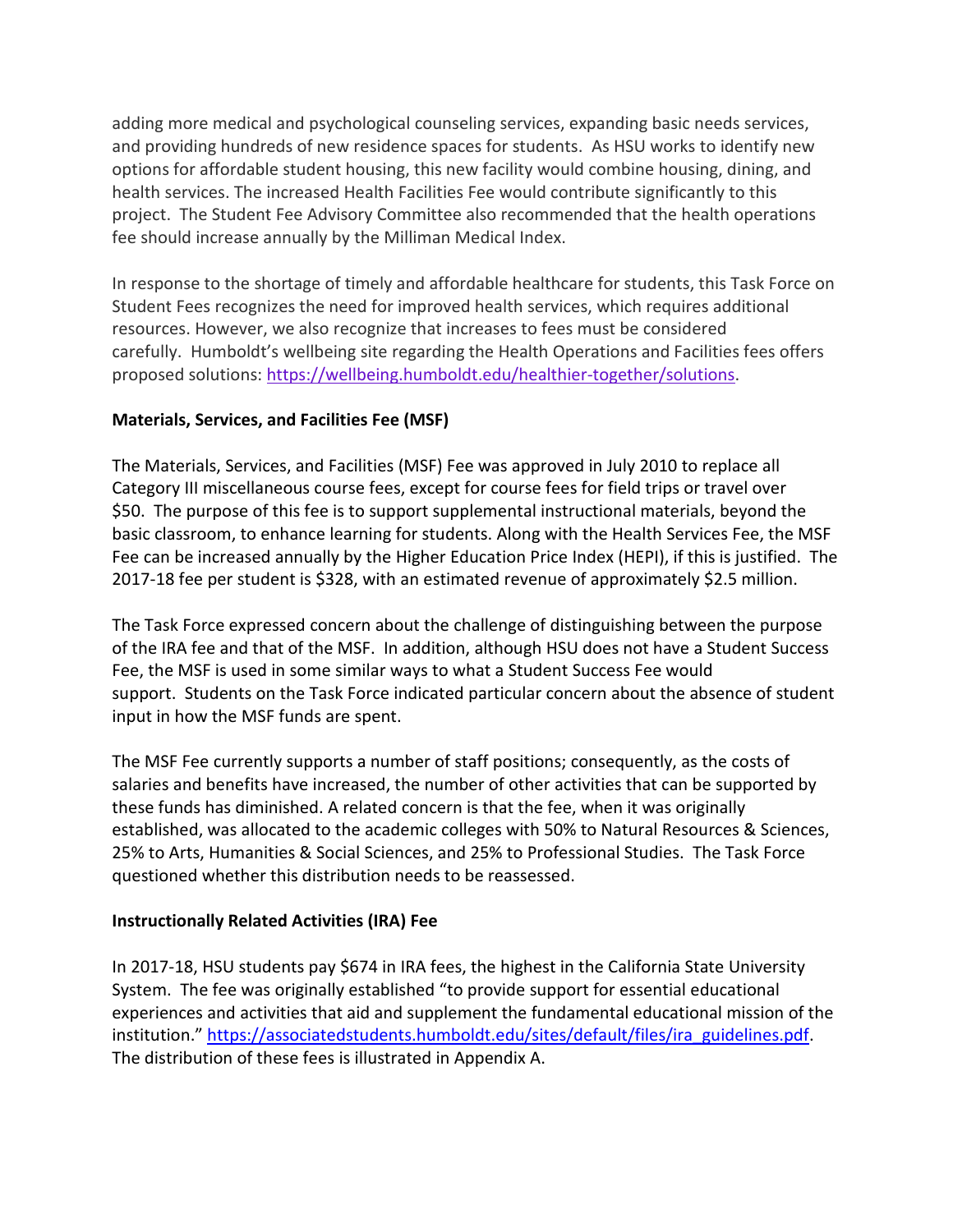Over the last several years, a decrease in enrollment at HSU has reduced the funds available from student fees. For the IRA fees, the smaller number of students paying fees has meant reductions in support for many of the activities and groups that have traditionally been funded – and which, in many cases, have come to depend upon IRA Fee support.

The Task Force discussed each of the allocations of the IRA fee separately, as described below:

#### *Jack Pass*

The Jack Pass, as part of the IRA Fee, enables students to ride on public transportation in the region during the academic year by displaying a current student ID card. The Jack Pass constitutes \$58 of the IRA Fee (the 2017-18 revenue for this fund was estimated at \$451,000).

### *Humboldt Energy Independence Fund (HEIF)*

The HEIF is a student-determined fee of \$27 per year that the students voted to assess themselves in order to support energy-saving projects (the 2017-18 revenue for this fund was estimated at \$209,000). One of the challenges of implementing this effort has been the lack of continuity in student involvement. The process of developing proposals and receiving approval and funding is long enough that, by the time a project is ready to move forward, the originator may have moved on to other initiatives or graduated.

One result of the existing process is that a significant fund balance has grown to \$1.2 million, of which only about half is earmarked for current projects. HEIF is partnering with the Office of Sustainability to more actively manage this program to ensure that the funded projects are implemented in a timely way.

The Task Force also noted the general lack of awareness about HEIF-funded projects. Examples of completed projects include lights in the Redwood Bowl, hydration stations across campus, and energy-producing solar panels on the Music Building.

The Task Force believes that the purpose of HEIF is strongly connected to HSU's mission and that the work should continue.

### *IRA funds distributed by the IRA Committee*

Each student pays \$64 per year toward the IRA Fee that is allocated by the IRA Committee (the 2017-18 revenue for this fund was estimated at \$499,000).

The Task Force's understanding is that allocations of the IRA fee from the committee must be connected to a specific course offering. This raised the question of what happens when the related course is eliminated, even if the activity is not. The Marching Lumberjacks were cited as an example of this concern; and there are other existing instances. In recent years,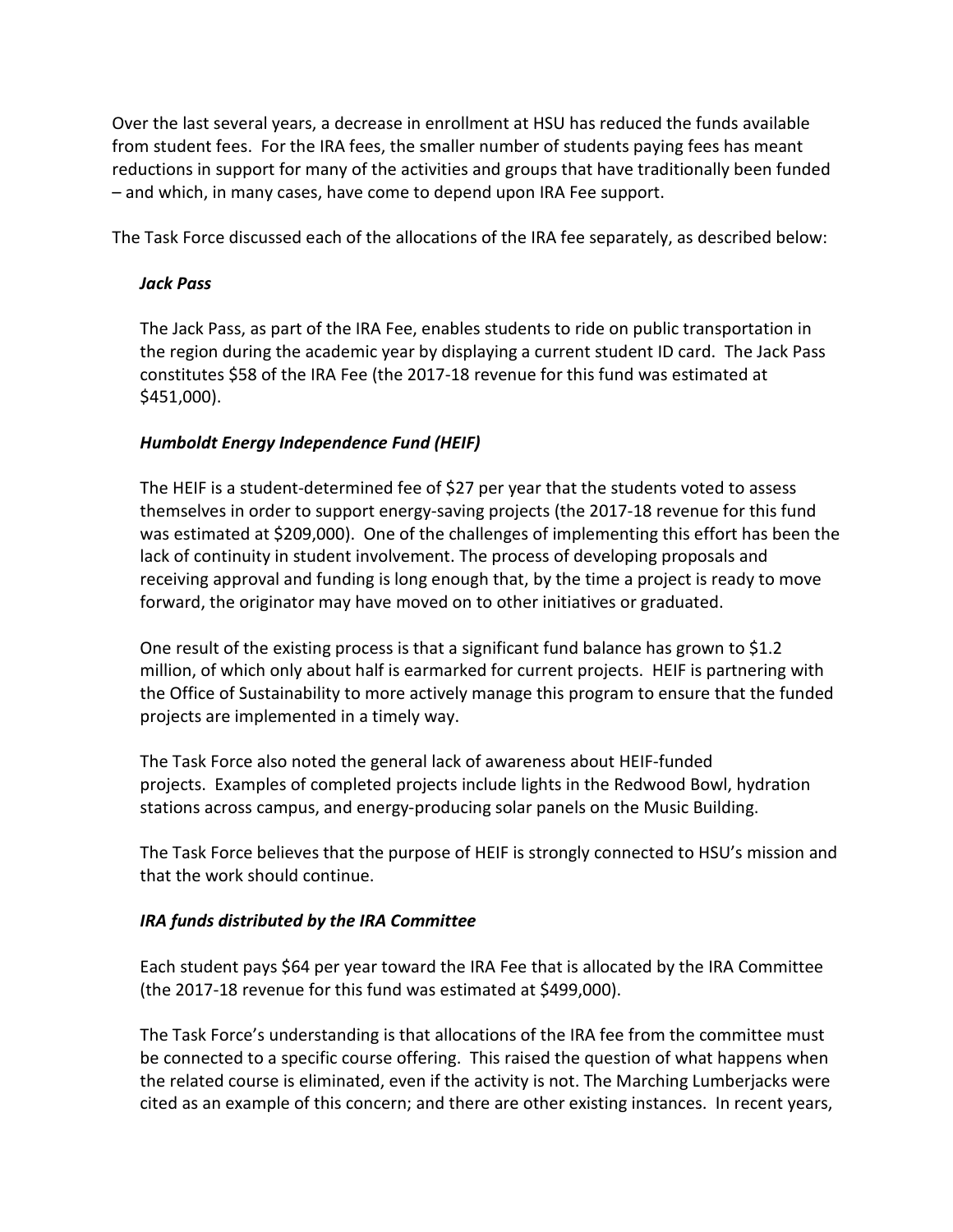additional exceptions have been made to support activities not directly tied to courses, such as Oh SNAP!, resulting in overlap with other student fee resources and less clarity about when IRA funds can or should be requested and approved.

The students on the Task Force noted that, each year, the politics and agendas surrounding IRA funding requests change. They raised the question of equity of allocations, given that the distribution among colleges is not equal. They also wondered about the patterns of department and program dependency on these funds. Additionally, they suggested that a lack of coordination among the various fees and funding sources may leave some worthy programs unfunded, while others may be funded from multiple sources.

### *Intercollegiate Athletics*

IRA fees represent about 80% of the budget to support Intercollegiate Athletics (an estimated total of \$4.1 million in 2017-18); the rest comes from donations, sponsorships, marketing, ticket sales, concessions, and other revenue sources. In an effort to minimize deep cuts to the University's General Fund budget in 2007-08, the IRA Fee was significantly increased to support Athletics. Details of the expenditure budgets within Athletics are included in Appendix A.

IRA funds for Intercollegiate Athletics are used for personnel costs, team travel, equipment, and other operating costs. These funds cannot be used for student aid, which is supported primarily by donors. A growing challenge is that coaches and staff are included in collective bargaining agreements that are negotiated at the CSU's system level; as salaries and benefits increase, HSU Athletics is required to cover these higher costs. As expenses have grown over the last few years, the IRA Fee and fundraising efforts have become insufficient to fund operating costs in Athletics. The decline in enrollment and resulting decrease in student fees has exacerbated this shortfall. This situation resulted in deficit in Athletics of \$900,000 in 2017-18 and a projected deficit of \$1.2 million in 2018-19 – if nothing changed.

The Task Force discussed the benefits to student-athletes of participating in Intercollegiate Athletics, which include scholarship support, priority registration for student athletes, building community, strong relationships with coaches, and academic support from tutors and required study halls. Student-athletes provide a link to the community, such as when the soccer teams work with local school groups, and Intercollegiate Athletics increasingly provides opportunities for leadership development for team members. The Task Force members also noted the value to other students of school spirit and free on-campus entertainment, although not all students realize that they have access to athletic events for free. They also commented on the fact that most students do not realize how much of their IRA Fee supports Athletics, and they questioned the logic and equity of having student fees subsidizing sporting events for the larger (off-campus) community. Annually, each student pays \$525 in IRA Fees that go to support Athletics. There was concern expressed regarding the relative value of student fee investment in Athletics.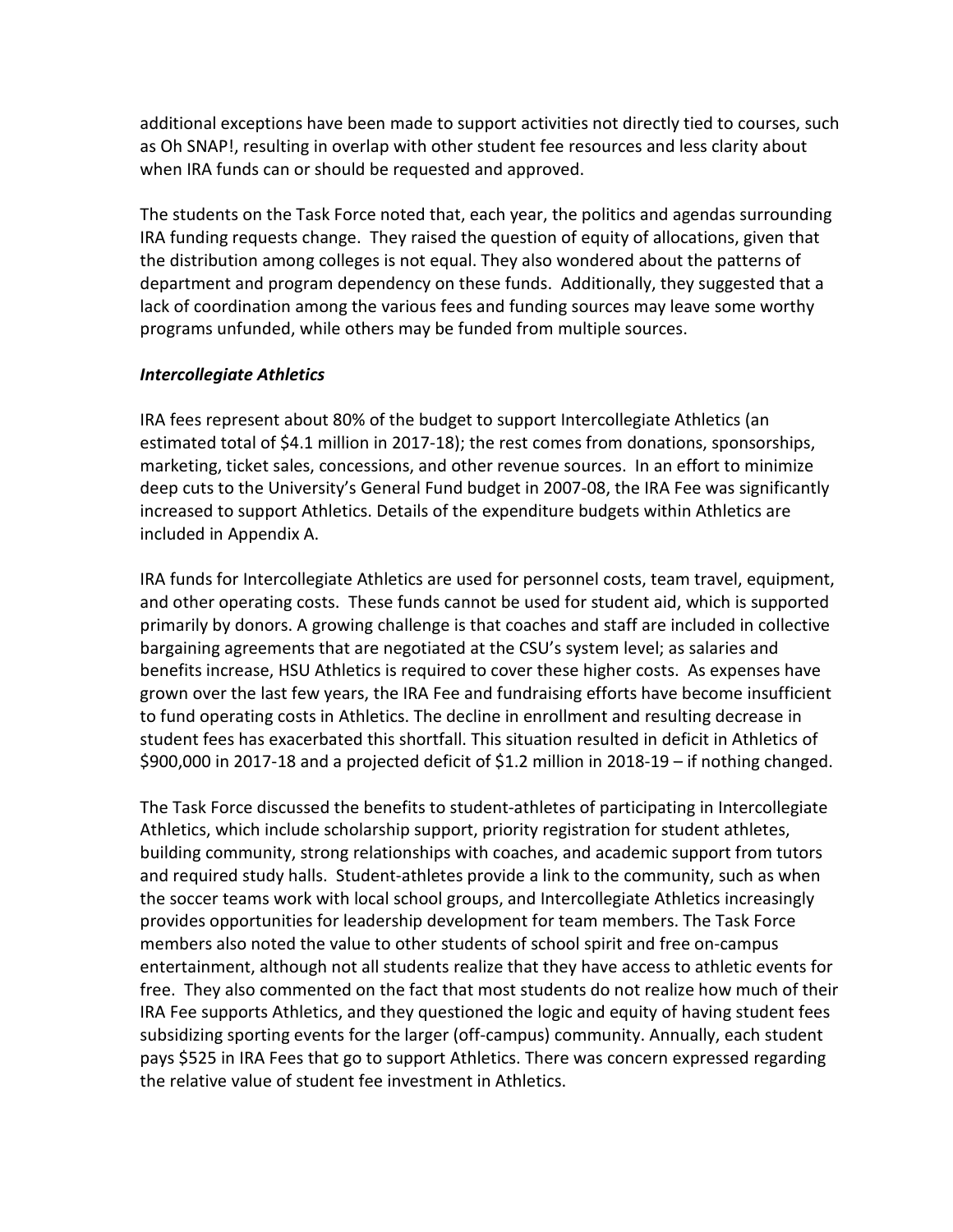The Task Force members also noted that club sports have very limited budgets, with less than optimal equipment and inequities among sports. They suggested that any assessment of Intercollegiate Athletics should include consideration of club sports as well.

### **Student Body Center Fee (a.k.a., University Center Fee or Campus Union Fee)**

This fee supports the University Center and related activities that serve students. The current fee is \$185 per year, which is one of the lowest in the CSU (2017-18 revenue for this fee was estimated at \$1.45 million). About one-third of the fee covers debt service for the University Center and Student Recreation Center buildings. The remainder supports Center Activities, Center Arts, and the operations of the University Center and Student Recreation Center. Students on the Task Force observed a general lack of student awareness about the purpose of the University Center Fee and a lack of clarity about how these funds are actually used.

The Task Force members discussed the value of the programs offered by Center Arts. Benefits include entertainment that is provided on campus and in safe spaces. The student members of the Task Force noted that performances scheduled by Center Arts sometimes appear to be serving the external community, rather than students, although they were aware that the revenues from these performances generate revenue that then supports student-driven entertainment. The infrastructure provided by Center Arts is also integral in supporting AS Presents, as well as providing employment opportunities for students.

A proposal to increase this fee in 2018-19 appeared as a referendum on the Associated Students ballot in April 2018 [\(http://www2.humboldt.edu/uc/feeinfo\)](http://www2.humboldt.edu/uc/feeinfo). The proposal would have increased the fee by \$130 over a three-year period, to a total of \$315 in 2021. Part of the justification for the increased fee was the need to increase funding for student employees as California's minimum wage increases by \$1 annually for the next four years.

The proposed fee increase was not approved in the student referendum, with 67% of the students who voted not supporting the increase. The University Center is working to clarify the impact of continuing with the same fee level and will develop next steps in summer and fall 2018.

## **Student Body Association Fee (a.k.a., Associated Student Body Fee or Student Association Fee)**

The Student Body Association Fee is part of the Associated Students auxiliary organization. The fee is currently \$117 annually (2017-18 revenue for this fee was estimated at \$920,000); all of these funds support AS-related activities.

The Task Force noted the confusion surrounding the multiple names by which this fee is known. (See recommendations for the proposal to standardize the fee terminology.) This fee is used to help fund a variety of student programs, including the Women's Resource Center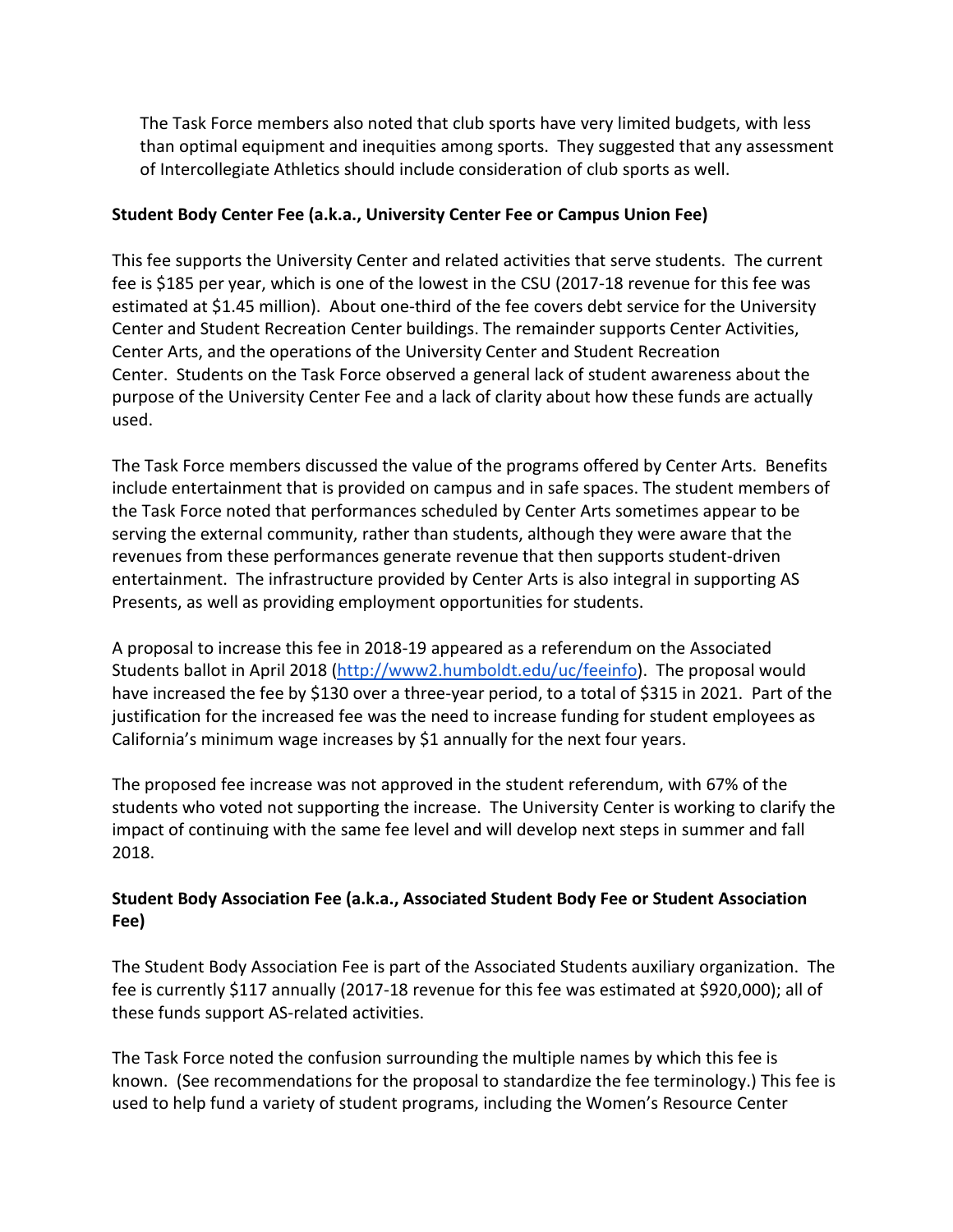(WRC), the Campus Center for Appropriate Technology (CCAT), the MultiCultural Center (MCC), and the Waste Reduction and Resource Awareness Program (WRRAP). The Task Force observed the potential confusion between use of IRA Fees and this fee, as well as the pattern of some activities receiving funding from multiple fees in a given year.

## **Recommendations**

### *Overall recommendations*

1. The Task Force recommends that student fee assessments like the one undertaken by this group should be done on a regular cycle (perhaps every three years). The Task Force found value in having an open and frank discussion about the mandatory student fees, and the group recommends that this continue on a regular schedule. The members noted that the University did not get into our current situation in one year, and they acknowledged that aligning the fees with current student needs will also be a multi-year process. This Task Force also recommends that the managers or recipients of the various fees make presentations to student groups, including future task forces, to explain and give examples of how the fees are used and how these expenditures benefit students.

2. Many of the services provided by mandatory fees have costs that regularly increase. The Task Force recommends that all mandatory fees be allowed to increase annually up to the amount of the Higher Education Price Index (HEPI); the exception would be the Health Operations Fee and Health Facilities Fee, which could increase by the Milliman Medical Index to reflects the unique costs associated with health care. This should not be an automatic increase, but one that can be authorized, with appropriate justification, and without a referendum or alternative consultation. Currently, only the Health Services Fee and the MSF Fee have the potential for annual increases, based on the HEPI; only the MSF Fee requires a justification before it is adjusted. The University Budget Office, in consultation with the respective areas, will provide an analysis and justification to the Student Fee Advisory Committee as early as possible in the spring semester; SFAC will then forward its recommendation about applying the HEPI/MMI increases in the next fiscal year to the President.

3. The Task Force recommends that future fee increases should be considered with sensitivity to the impact on student finances. In general, no more than a 5% total increase to Category II fees is a reasonable guideline for the immediate future. We recognize that the recommended fee increases for 2018-19 total more than this amount, as this is an unusual year with a necessary recalibration of multiple fees.

4. As the University moves toward an integrated budgeting model, the Task Force recommends a more integrated decision-making process so that everyone understands the purposes of each fee. The goal is to minimize or eliminate multiple funding requests for a specific need being submitted to different sources. The Integrated Assessment, Planning, and Budget Group has already begun this discussion.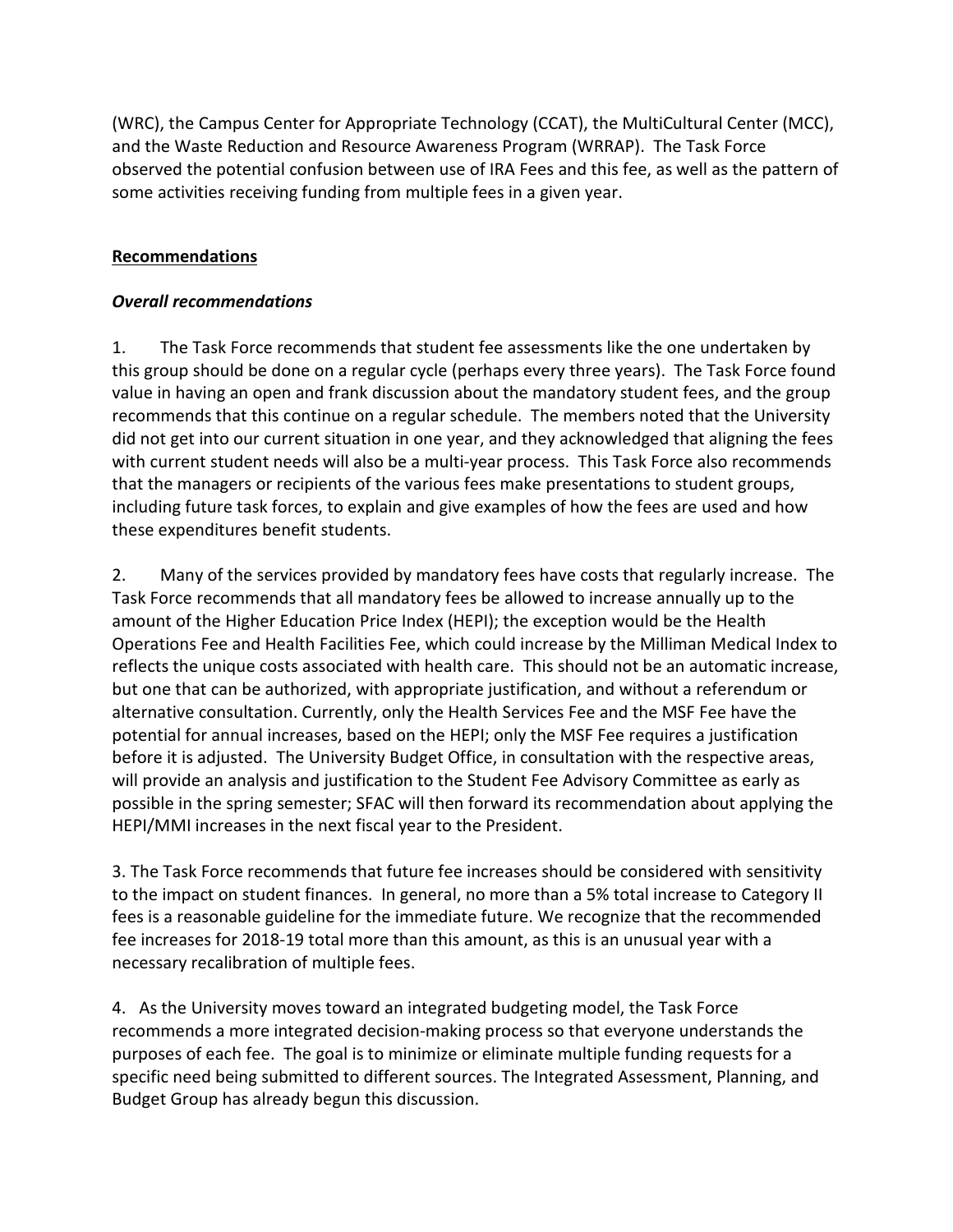5.. The Task Force identified a strong need for more and better communication about student fees to all students. Working with Student Financial Services, this report and fee information will be posted on the student portal, Canvas, and to other places where students will be able to find the information easily. The Task Force recommends that the Student Fee Advisory Committee develop a strong communication plan to ensure that students have information about the use of their fees. The Task Force discussed, but did not come to agreement, on the question of whether student bills should explicitly state how fees are expended. In the absence of an agreement, the Task Force advocates for more transparency and other ways of communicating to students how their fees are being spent.

### *Specific fee recommendations*

### **Health Services Fee (a.k.a. Student Health Fee or Health Operations Fee)**

1. Following an alternative consultation process in spring 2018, the Student Fee Advisory Committee recommended increasing the Health Operations fee by an additional \$93 spread over multiple years. Humboldt's wellbeing site provides details about the Health Services and Facilities fees with proposed solutions: [https://wellbeing.humboldt.edu/healthier-together/solutions.](https://wellbeing.humboldt.edu/healthier-together/solutions) The Health Services Fee should increase annually by the Milliman Medical Index (MMI). The Task Force supports the outcomes of the alternative consultation process, as recommended by the Student Fee Advisory Committee, to increase the Health Services Fee in order to increase services to students.

### **Health Facilities Fee (a.k.a., Health Facility Fee)**

- 1. In April 2018, the Student Fee Advisory Committee (SFAC) recommended increasing the Health Facilities Fee, which will provide funding to repair and maintain existing space and could help fund new space in a future building that incorporates student housing, dining services, and basic-needs support. The SFAC concluded that the majority of the cost increase should be borne by the students who will benefit most directly, so they recommended implementing the increase gradually. The SFAC recommended that a \$55 per semester increase should be spread over several years. The Health Facilities Fee should increase annually by the Milliman Medical Index. This fee specifically should be evaluated in the 2020-21 academic year to assure alignment with student needs and the proposed facility project's progress.
- 2. The Task Force recommends that any MMI increase for the Health Services Fee or Health Facilities Fee must be justified by Student Health and Wellbeing Services and recommended by the Vice President of Student Affairs to the SFAC, which will then make a recommendation to the President for approval.

#### **Materials, Services, and Facilities Fee**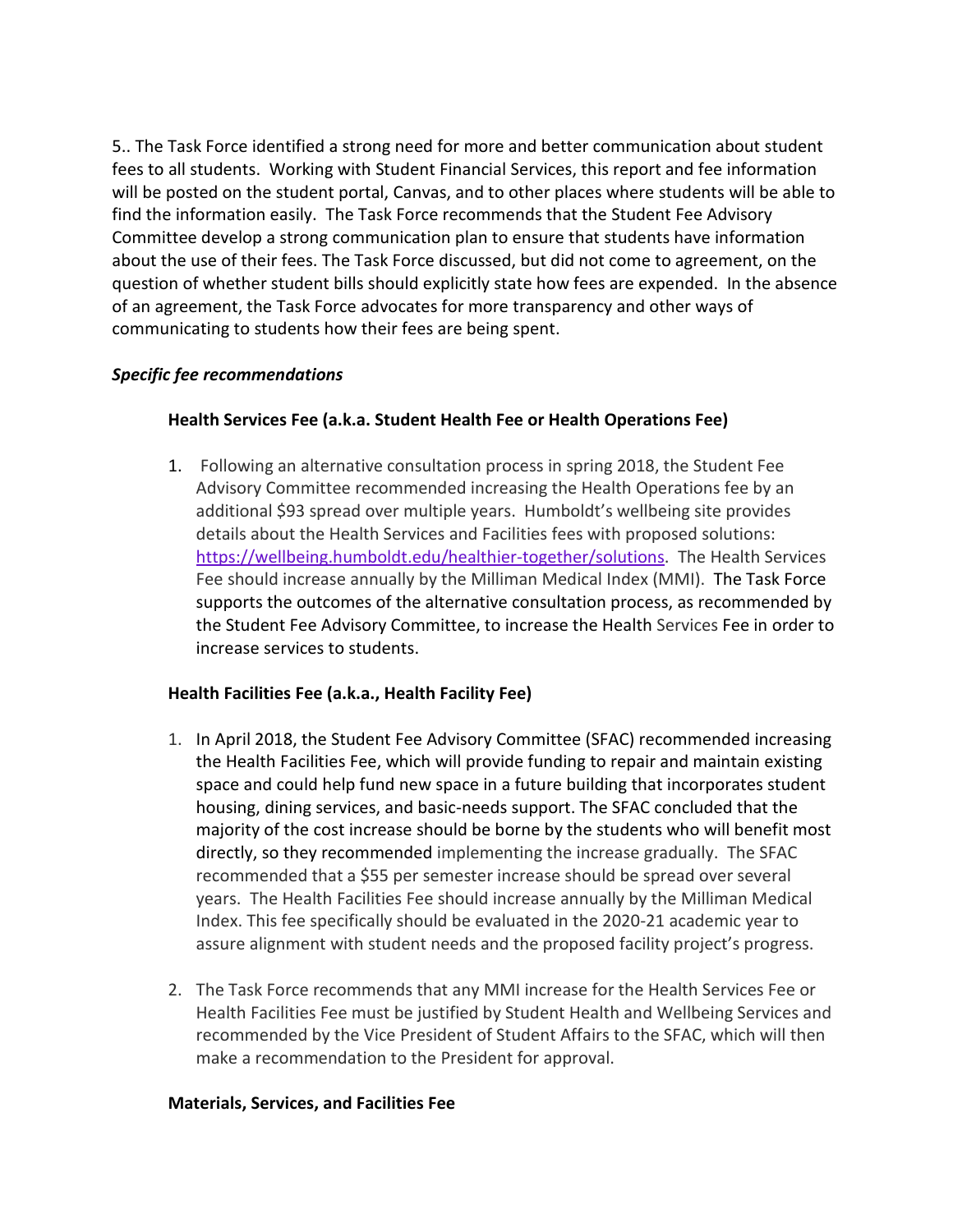- 1. The Task Force recommends that the University review the use of MSF funds to assess their alignment with the authorized use of these funds in Executive Order 1050. Recognizing that the colleges and academic departments depend on these funds to support some of their academic programs, any uses that need to be modified will likely require a multi-year implementation plan.
- 2. The Task Force recommends that the allocation methodology for the MSF Fees be re-assessed to determine whether the 50%-25%-25% distribution to colleges continues to make sense with the current curriculum and enrollment distribution. A principled approach to addressing this distribution needs to be created.
- 3. The Task Force recommends that the Division of Academic Affairs develop a process that will involve students who are interested in participating in the discussion of how the MSF fees are utilized. In part, this process change will help ensure that the funds are being used in alignment with the original intent of the fee.

#### **Instructionally Related Activities Fee**

### *Instructionally Related Activities Fee designated for IRA Committee*

1. The Task Force recommends that the IRA Committee discuss and clarify criteria for IRA funding prior to calling for proposals for 2019-20. The Task Force recommends that the Student Fee Advisory Committee honor currently funded programs that have been "grandfathered" in as eligible for funding without an associated creditbearing course, but does not support adding new exceptions.

## *Instructionally Related Activities Fee designated for Humboldt Energy Independence Fund (HEIF)*

- 1. The Task Force recommends continuation of the Humboldt Energy Independence Fund (HEIF), based on its creation by students and its alignment with the goals and values of the University. Questions were raised about what seems to be a relatively high fund balance, but additional information from the HEIF Committee clarified that these funds support higher-cost activities when those proposals come forward. Some of the fund balance is also a matter of timing, and many of the funds have already been committed.
- 2. The Task Force recommends that the HEIF Committee find additional ways of communicating with students about the fee, how it is used, and the campus-wide benefits of these energy-saving projects, in order to both increase awareness and to emphasize the benefits of this fund.

#### *Instructionally Related Activities Fee designated for Athletics*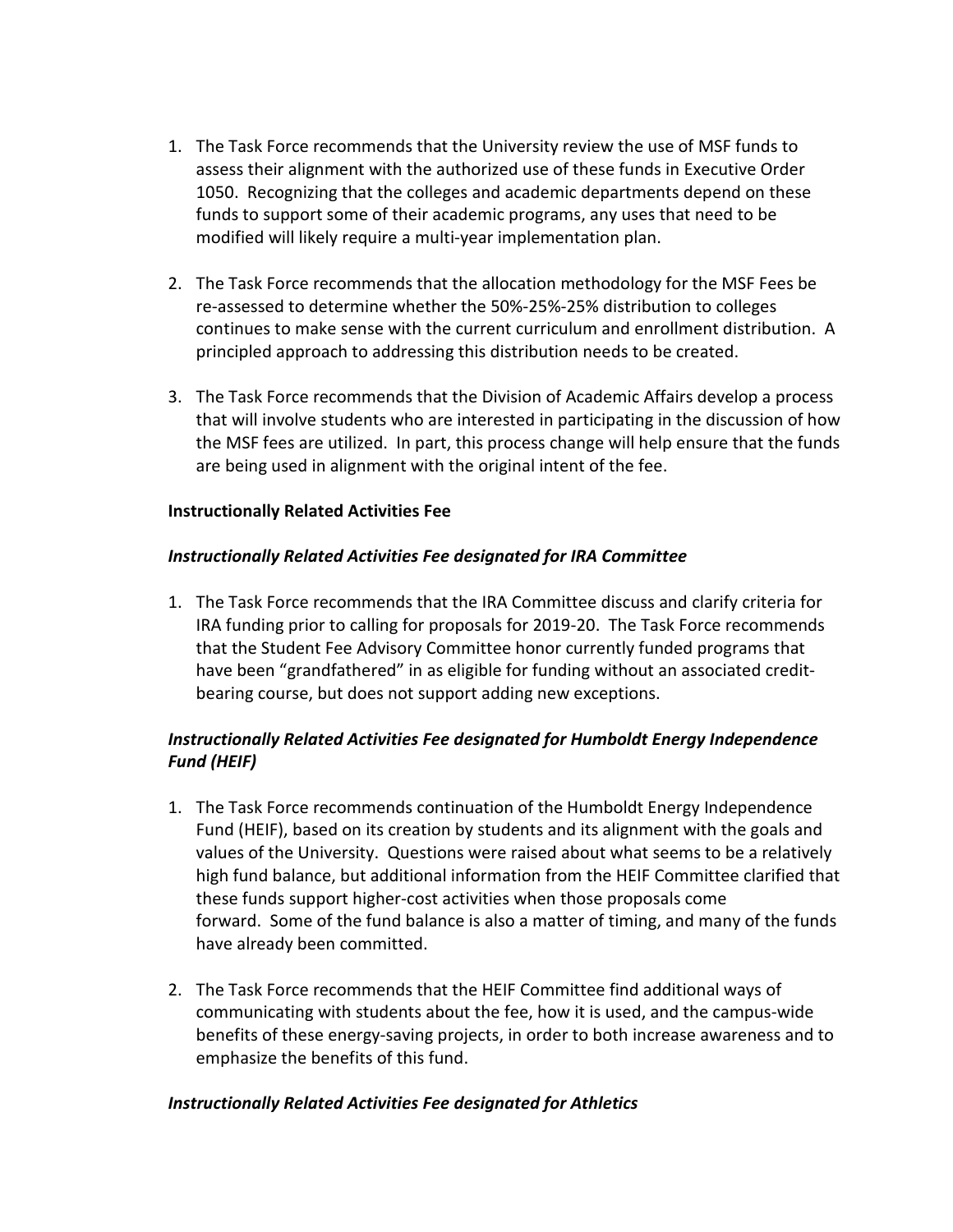- 1. The Task Force recommends that the University develop a multi-year plan to start shifting the salaries and benefits of coaches and staff to the state, as state funds are available, so that funding for increases could be provided from state allocations rather than having to be met entirely by student fees. This transition would clearly need to be implemented over multiple years.
- 2. The Task Force recommends that the University sponsor a town hall meeting in the fall semester 2018 to engage students in assessing the role of Athletics, both intercollegiate and intramural, in the life of the University. This meeting and its facilitation will need to be planned carefully to ensure that the conversation is both candid and inclusive.
- 3. The Task Force recommends that, when fee support for Intercollegiate Athletics is considered, other types of athletic opportunities in which student athletes can participate should also be considered, including clubs, intramural sports, and community leagues.

## **Student Body Center Fee (a.k.a., University Center Fee or Campus Union Fee)**

1. The Task Force recommends that the University Center create a more detailed report on revenues, how these funds are used, and current reserve levels. How these funds are used is not clear, and accountability to students about how these funds are spent should be a high priority. A general lack of understanding of how the fees are currently used may have contributed to the lack of support for the University Center's proposal for a fee increase in 2018-19. The proposal to increase the University Center Fee by \$130 over the next three years was not endorsed in the referendum in spring 2018. The proposal, if approved, would have increased this fee by \$35 per semester in fall 2018, \$15 per semester in fall 2019, and \$15 per semester in fall 2020, and then adjusted by HEPI after that time. In the absence of an approved fee increase, the University Center budget will need to be revised for 2018-19.

## **Student Body Association Fee (a.k.a., Associated Student Body Fee or Student Association Fee)**

- 1. The Task Force recommends that the Student Fee Advisory Committee establish a single name for the fee and use it consistently.
- 2. The Task Force recommends developing a structure for clear communication among the student groups making decisions about fee funding, to ensure that funds are being used to maximum benefit. This communication should probably come from the Student Fee Advisory Committee.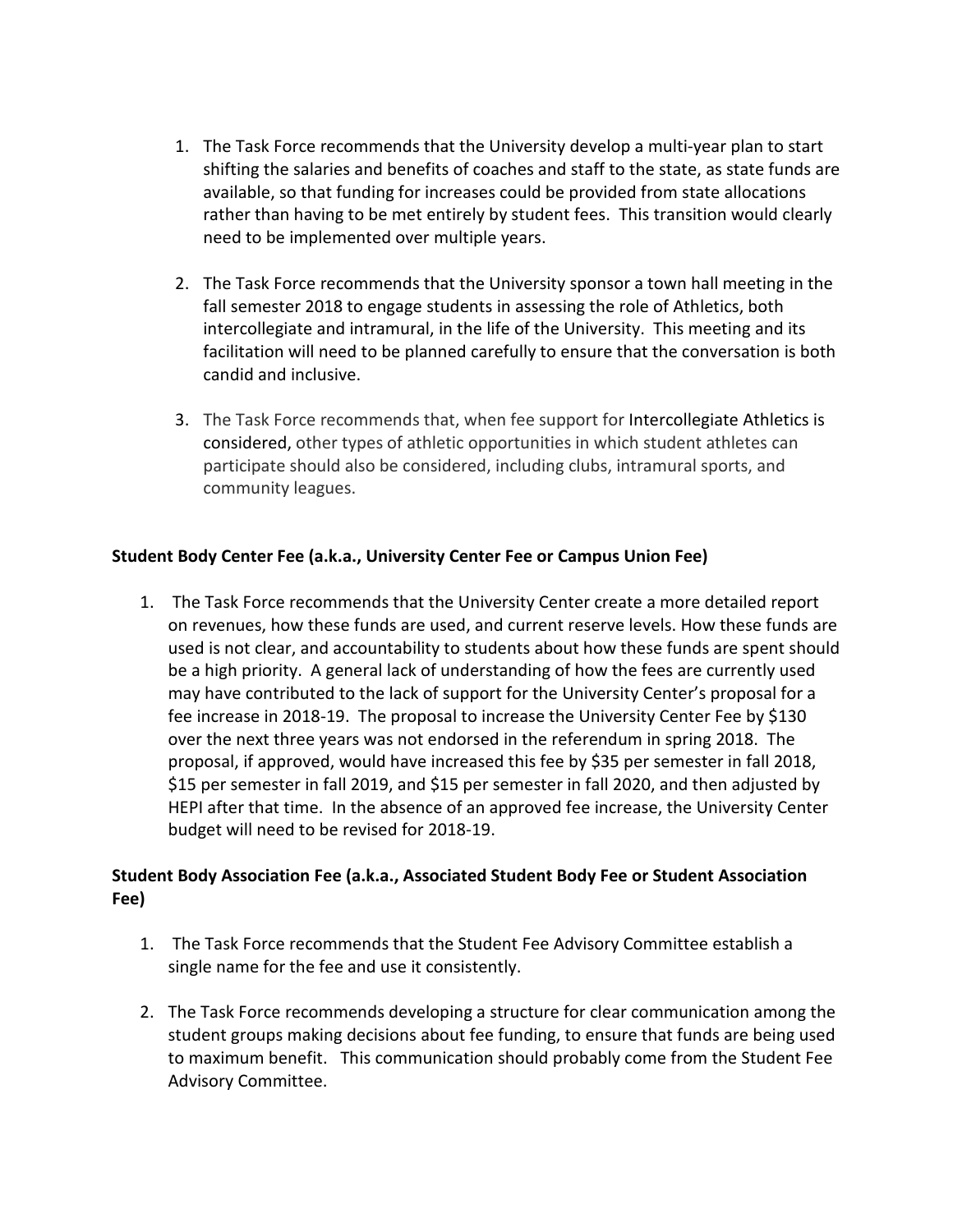3. The Task Force recommends that Associated Students consider ways to transfer their collective experience and knowledge from year to year, so that student leaders do not have to "reinvent the wheel" every year. Although the Task Force was focused on information about student fees, this goal makes sense in other areas of student government as well.

### **Student Success Fee**

1. The Task Force recommends that Humboldt State should *not* propose the creation of a Student Success Fee. The MSF Fee already covers some of the uses that would be appropriate for a Student Success Fee, and the Task Force felt that adding this new fee could overlap with the goals of the MSF Fee and would decrease the affordability of education at HSU.

#### **Next steps**

The Task Force is committed to sharing this report as widely as possible – especially, although not exclusively, to students. This information will be shared with the Associated Students (AS) and the Student Fee Advisory Committee (SFAC) and via the AS website. The report will also be provided to the University Senate, the University Resources and Planning Committee (URPC), the University Center, and the senior leadership of the University. In fall 2018, AS, SFAC, and the Budget Office will partner to engage the University community more broadly to continue forward progress on Task Force recommendations.

Respectfully submitted,

Task Force on Student Fees *10 May 2018*

Relevant links

[Student Fee Advisory Committee](https://studentfees.humboldt.edu/) [Student Financial Services-Tuition and Fees](https://www2.humboldt.edu/financialservices/node/44)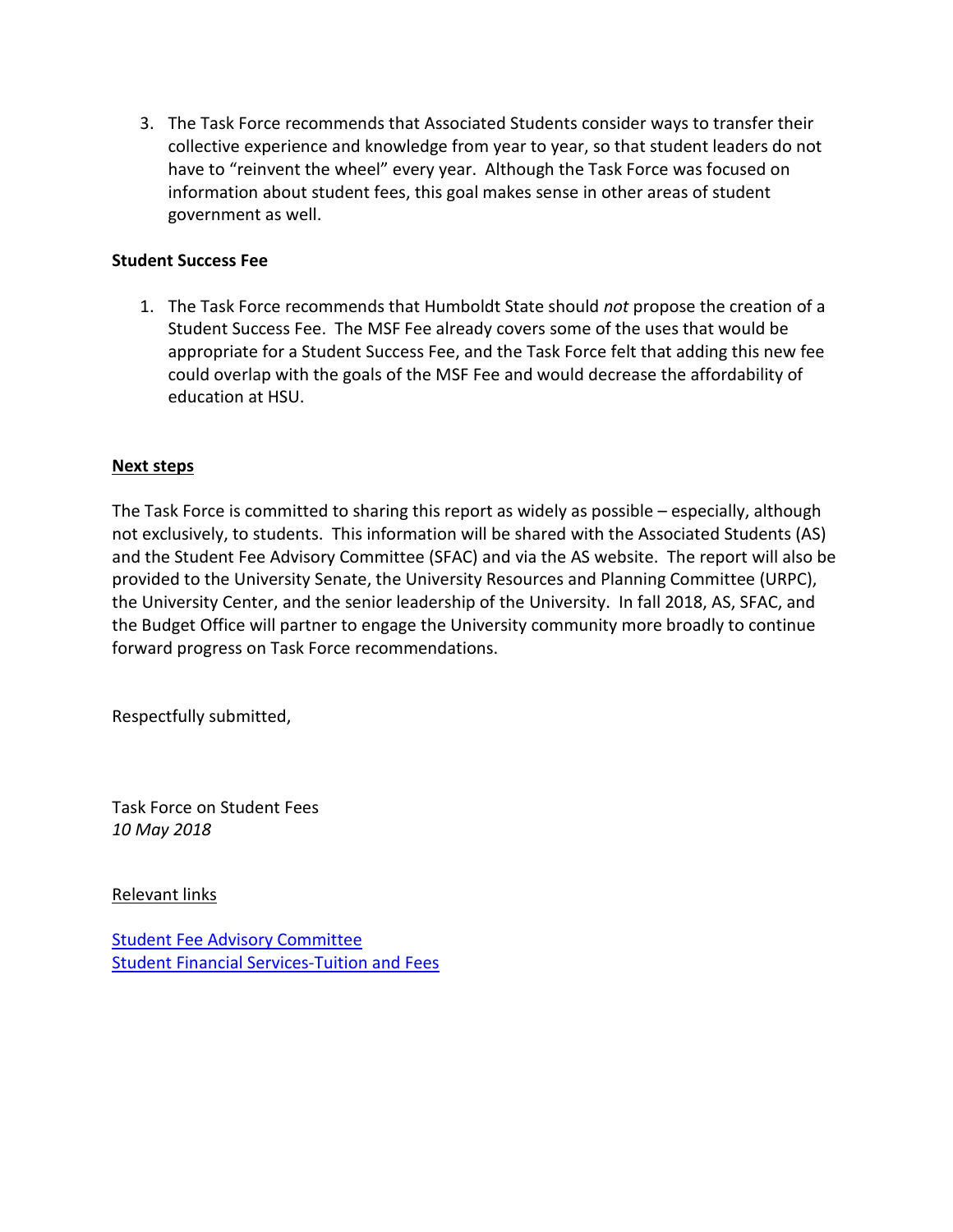#### **Appendix A.**

#### **Humboldt State's Category II - Campus Mandatory Fees**

Prepared by: University Budget Office Date: February 9, 2018

Category II fees are campus mandatory fees that must be paid to enroll in or attend the university.

- HSU has the  $5<sup>th</sup>$  highest campus mandatory fees in the CSU system
	- $\circ$  HSU had the 2<sup>nd</sup> highest back in 2012-13 – there has been a conscious effort to keep fee increases to a minimum in recent years
- HSU has the highest IRA Fee
- HSU has the 2nd highest Health Services Fee
- HSU has the 3<sup>rd</sup> highest Materials, Services, and Facilities (MSF) Fee
- HSU does not have a Student Success Fee 12 CSU campuses do, although HSU's MSF Fee does have some similarities
- The only built in annual fee increases are for the Health Services Fee, which increases by HEPI (Higher Education Price Index – inflationary index specific to higher education), and the MSF Fee, which also increases by HEPI if an increase is justified to maintain services. The five-year average HEPI is about 2%.



| <b>Category II - Campus Mandatory Fees</b>            | 2017-18      | <b>Distribution</b> | 2017-18 Fee                    | System  | <b>HSU Rank</b>      |                              |
|-------------------------------------------------------|--------------|---------------------|--------------------------------|---------|----------------------|------------------------------|
|                                                       | Annual Rate* | %                   | <b>Revenue Budget</b>          | Average | in CSU <sup>**</sup> | <b>Notes</b>                 |
| Instructionally Related Activities (IRA) Fee          | 674          |                     | \$<br>5.233,000                | 211     |                      | Sonoma #2 at \$484           |
| <b>Athletics</b>                                      | 525          | 77.9% \$            | 4,074,000                      |         |                      |                              |
| <b>HEIF</b>                                           | 27           | $4.0\%$ \$          | 209,000                        |         |                      |                              |
| <b>IRA Committee</b>                                  | 64           | $9.5\%$ \$          | 499,000                        |         |                      |                              |
| <b>Jack Pass</b>                                      | 58           | $8.6\%$ \$          | 451,000                        |         |                      |                              |
| Materials, Services, and Facilities (MSF) Fee***      | 328          |                     | \$<br>2,527,000                | 164     |                      | 3   SLO #1 at \$1,186        |
| College of Natural Resources & Sciences (CNRS)        | 164          | $50.0\%$ \$         | 1,263,500                      |         |                      |                              |
| College of Arts, Humanities & Social Sciences (CAHSS) | 82           | $25.0\%$ \$         | 631,750                        |         |                      |                              |
| College of Professional Studies (CPS)                 | 82           | $25.0\%$ \$         | 631,750                        |         |                      |                              |
| <b>Health Services Fee</b>                            | 436          |                     | \$<br>3,600,000                | 272     | 2                    | Maritime #1 at \$680         |
| <b>Health Facilities Fee</b>                          | 6            |                     | \$<br>47,000                   | 20      | 10                   | San Jose at \$120, 13 at \$6 |
| <b>Student Body Association Fee</b>                   | 117          |                     | \$<br>920,000                  | 151     | 17                   | Bakersfield #1 at \$383      |
| <b>Student Body Center (Campus Union) Fee</b>         | 185          |                     | \$<br>1.454.000                | 446     | 20                   | Chico #1 at \$798            |
| <b>Student Success Fee</b>                            | ۰            |                     | \$<br>$\overline{\phantom{a}}$ | 211     | n/a                  | 12 campuses have SS Fees     |
| Total Category II Campus Mandatory Fees***            | 1.746        |                     | \$<br>13,781,000               | 1,475   | 5.                   | HSU was #2 in 2012-13        |

HSU Tuition and Fee Information:<https://www2.humboldt.edu/financialservices/node/44>

CSU System Fee Rates:<http://www.calstate.edu/budget/student-fees/fee-rates/>

CSU System Fee Policy Information:<http://www.calstate.edu/budget/student-fees/fee-policy/>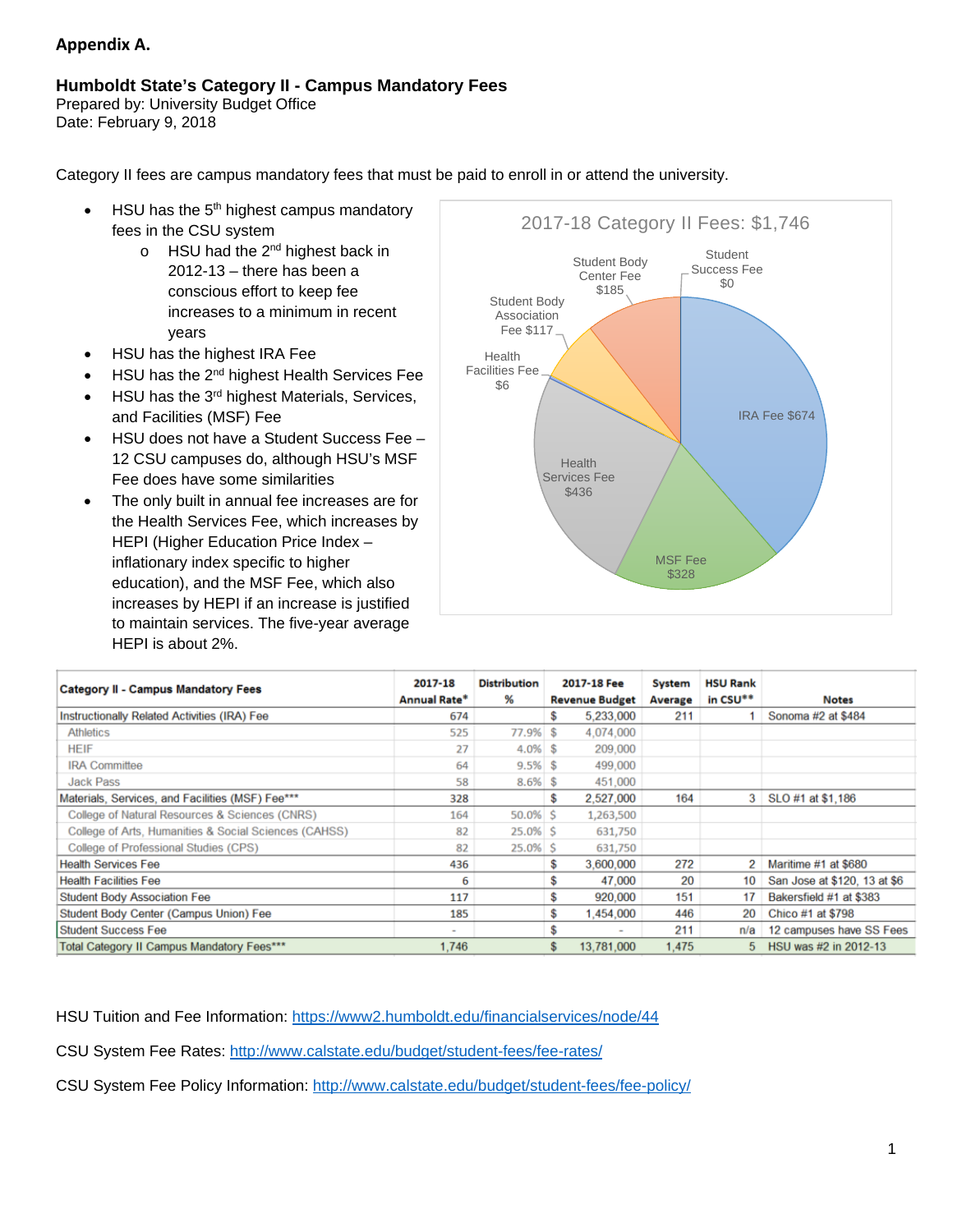The IRA Fee provides funding for Intercollegiate Athletics, the Humboldt Energy Independence Fund (HEIF), the IRA Committee and the Jack Pass.

- Intercollegiate Athletics uses this funding, along with donations, ticket sales, concessions, etc., to cover sports program costs.
- HEIF funds are used for student-driven projects to help reduce the environmental impact of HSU's energy use.
- The IRA Committee is a committee of the University Senate that provides funding for a variety of instructionally related student activities and programs.
- The Jack Pass allows students to ride on public transportation by simply showing their current student ID card.



Athletics IRA Fee Detail:

- The IRA Fee supports approximately 80% of Athletics operating costs (e.g. personnel costs, team travel, equipment).
- The Admin department consists of Athletics' administrative costs (e.g. director, public information, marketing, admin support, and centrally managed costs that support all sports such as trainers, equipment managers, conference fees).

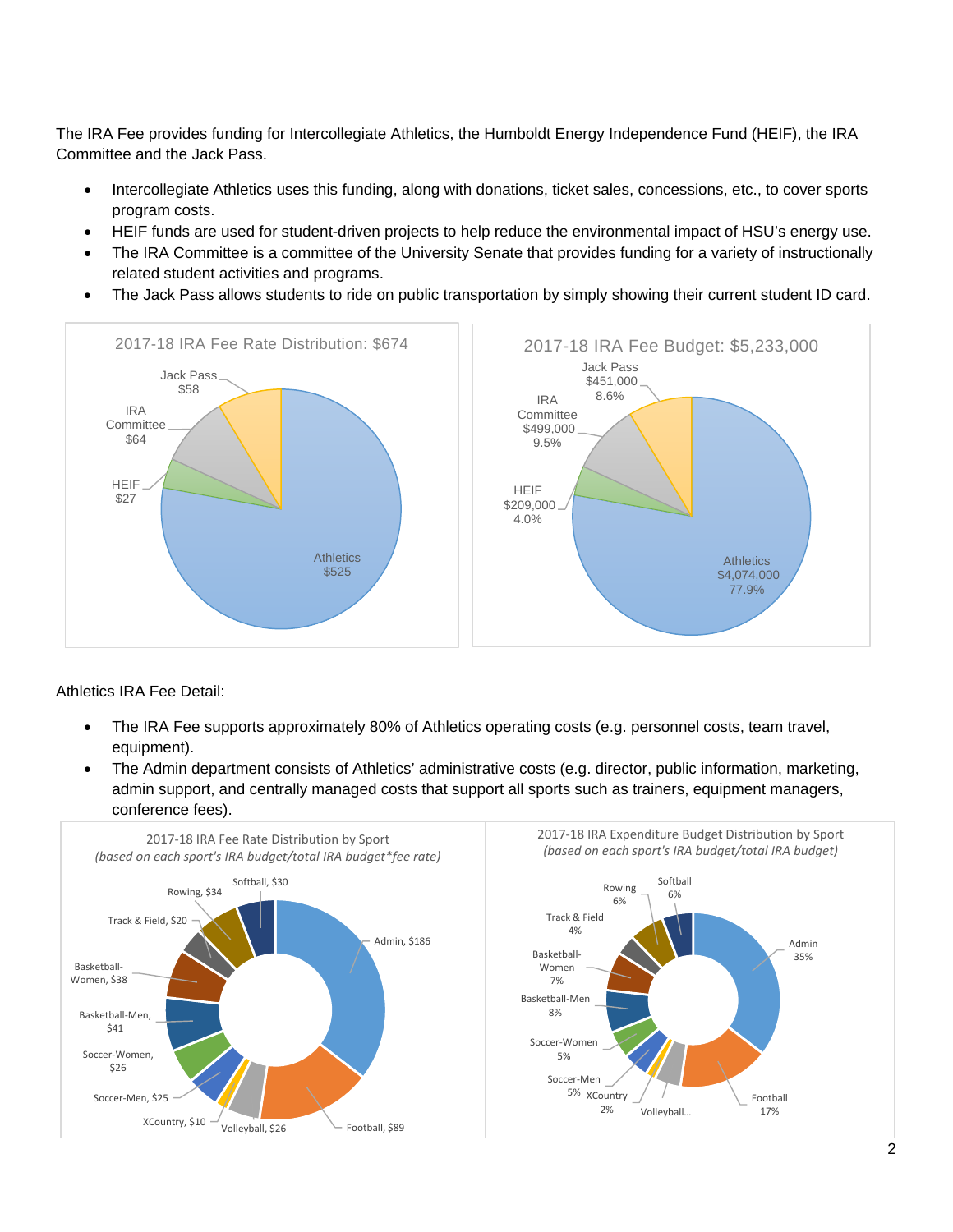The Materials, Services, and Facilities (MSF) fee supports supplemental instruction material above the basic classroom level to enhance learning experience for students. The MSF Fee is distributed to the three academic colleges, with 50% allocated to the College of Natural Resources and Sciences (CNRS), 25% to the College of Arts, Humanities, and Social Sciences (CAHSS), and 25% to the College of Professional Studies.

A few examples of activities supported by this fee: field trips under \$50, the CNRS core facility, the Marine Lab, and previously charged course fees (e.g. lab fees, art supplies).



The Health Services Fee, also referred to as the Student Health Fee, supports the operation of on-campus student health and counseling services. This service is available and provided for all students even if they have private health insurance. The annual fee rate for the Student Health Fee in 2017-18 was \$436. The charts on the right reflects the current percent distribution of the overall Health and Wellbeing Services budget between Student Medical Services, Counseling and Psychological Services, and Health Education. In addition, Health and Wellbeing Services received \$733,000 in support in the 2017-18 budget from the University's Operating Fund.



The Health Facilities Fee provides funds for the repair and maintenance of the University Health Center building and equipment. The current fee is \$6 per year. Of the \$47,000 this fee generates, about 1/3 of the fee covers system/state overhead costs and the remaining revenue supports facility related maintenance and repairs.

The Student Body Association Fee is budgeted in the Associated Students auxiliary organization. These resources are used to provide services and activities for HSU students. The annual fee rate is \$117, which generates approximately \$920,000. 100% of the fee supports AS related activities.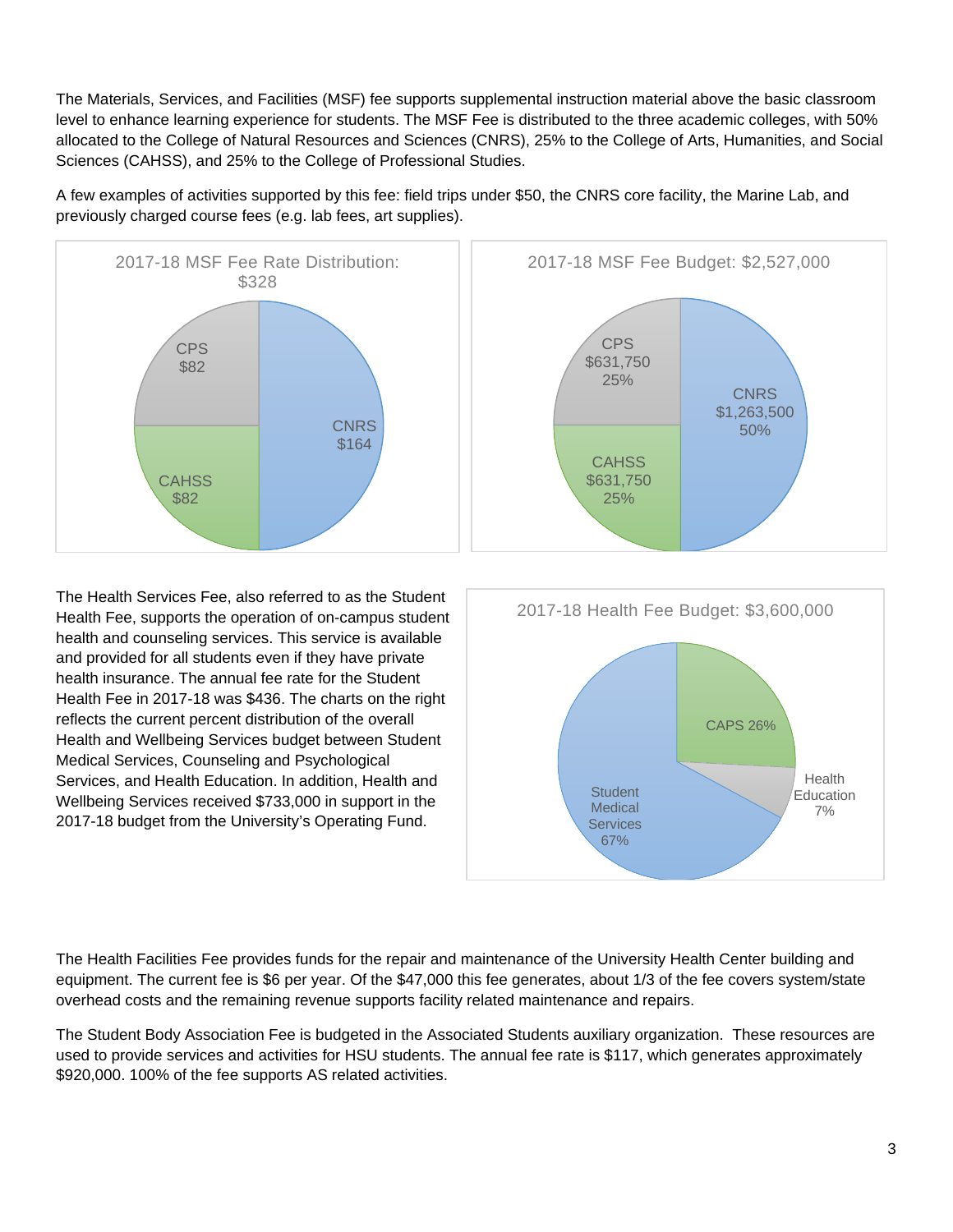The Student Body Center Fee, also referred to as the Campus Union Fee, is used to manage the student center and to make debt service payments on the bond that covered the construction costs of the campus union and recreation center buildings. The annual Student Body Center Fee is \$185. There is no exact split for this fee - after debt service and system/state overhead charges are covered, the remaining balance is distributed to the University Center (UC) to support the Campus Union and other student related activities.

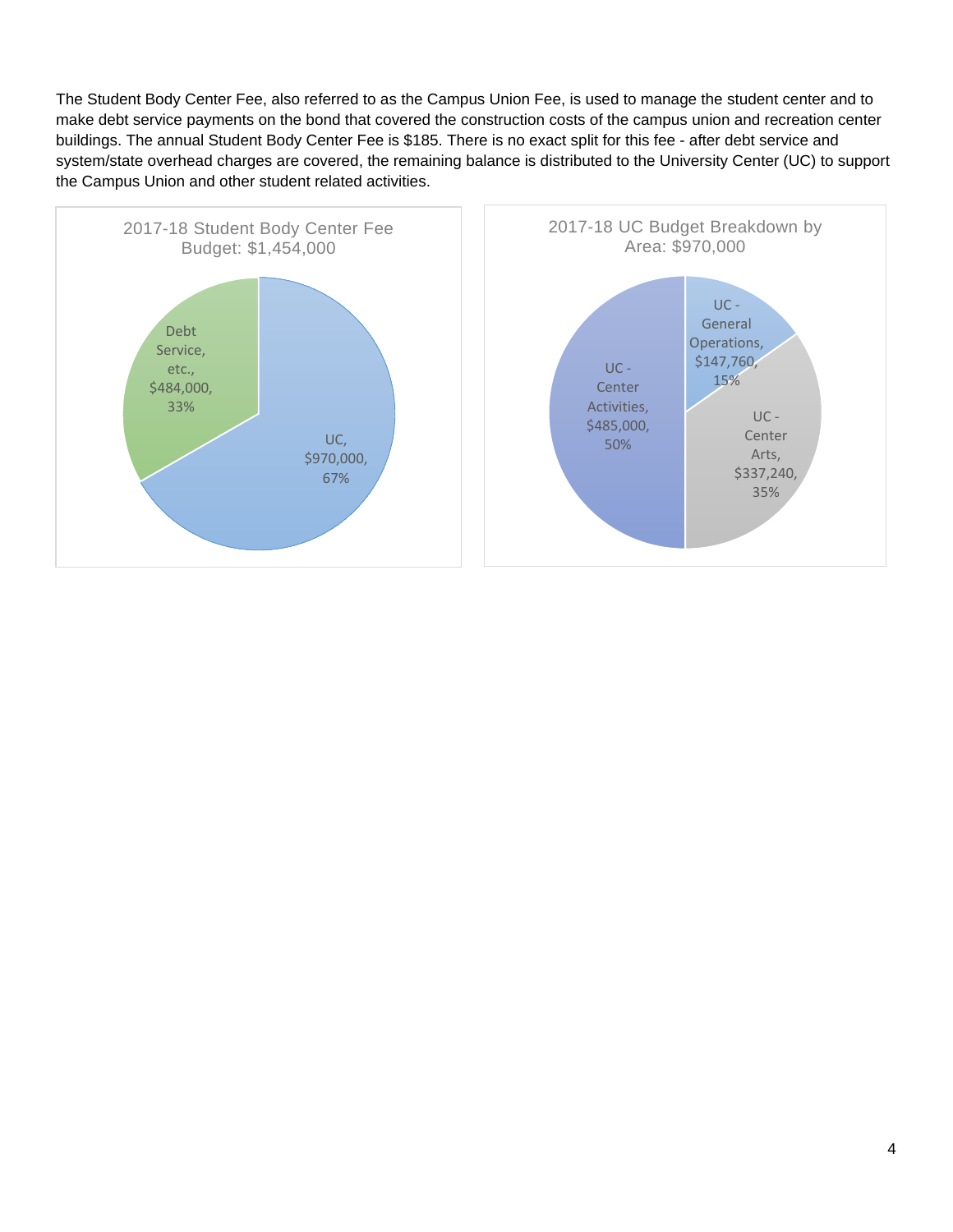## **Appendix B.**

## 2017-18 CSU tuition and fee rates

|                                                                             |         | 2017-18 California State University Tuition and Fee Rates                                                       |            |          |                   |                         |                |                                      |             |                                    |
|-----------------------------------------------------------------------------|---------|-----------------------------------------------------------------------------------------------------------------|------------|----------|-------------------|-------------------------|----------------|--------------------------------------|-------------|------------------------------------|
|                                                                             |         |                                                                                                                 |            |          |                   |                         |                |                                      |             |                                    |
|                                                                             |         | Undergraduate Tuition*                                                                                          |            |          | Instruction       |                         |                |                                      |             |                                    |
|                                                                             | Up to 6 |                                                                                                                 | Health     | Health   | ally<br>Related   | Materials<br>Services & | Student        | Student<br>Associatio                | Student     | Tuition +<br><b>Campus</b><br>Fees |
|                                                                             | units   | Above 6 units                                                                                                   | Facilities | Services | <b>Activities</b> | <b>Facilities</b>       | <b>Success</b> | $\mathbf{n}$                         | Center      |                                    |
| Bakersfield                                                                 | \$3,330 | S5.742                                                                                                          | S6         | \$302    | \$183             | \$62                    | \$0            | \$383                                | \$469       | S7,147                             |
| Channel Islands                                                             | 3.330   | 5.742                                                                                                           | 6          | 190      | 260               | 145                     | $\overline{0}$ | 150                                  | 324         | 6,817                              |
| Chico                                                                       | 3.330   | 5.742                                                                                                           | 6          | 276      | 286               | 106                     | $\Omega$       | 134                                  | 798         | 7.348                              |
| Dominguez Hills                                                             | 3.330   | 5.742                                                                                                           | 6          | 150      | 10                | 5                       | 455            | 135                                  | 334         | 6,837                              |
| East Bay                                                                    | 3.330   | 5.742                                                                                                           | 6          | 225      | 129               | 3                       | 240            | 129                                  | 360         | 6,834                              |
| Fresno                                                                      | 3.330   | 5.742                                                                                                           | 6          | 226      | 264               | 46                      | $\bf{0}$       | 69                                   | 232         | 6,585                              |
| Fullerton                                                                   | 3.330   | 5,742                                                                                                           | 6          | 163      | 73                | 73                      | 369            | 151                                  | 273         | 6,850                              |
| Humboldt                                                                    | 3.330   | 5,742                                                                                                           | 6          | 436      | 674               | 333                     | $\Omega$       | 117                                  | 185         | 7,493                              |
| Long Beach                                                                  | 3.330   | 5.742                                                                                                           | 6          | 90       | 50                | 10                      | 346            | 120                                  | 366         | 6,730                              |
| Los Angeles                                                                 | 3.330   | 5,742                                                                                                           | 6          | 165      | 126               | ۹                       | 266            | 54                                   | 275         | 6,639                              |
| Maritime                                                                    | 3.330   | 5.742                                                                                                           | 14         | 680      | 130               | 280                     | $\bf{0}$       | 210                                  | $\theta$    | 7,056                              |
| Monterey Bay                                                                | 3.330   | 5.742                                                                                                           | $\bf{0}$   | 186      | 254               | 165                     | $\bf{0}$       | 96                                   | 600         | 7,043                              |
| Northridge                                                                  | 3.330   | 5,742                                                                                                           | 6          | 120      | 30                | 5                       | 228            | 188                                  | 556         | 6,875                              |
| Pomona                                                                      | 3.330   | 5.742                                                                                                           | 6          | 256      | 48                | 0                       | 415            | 133                                  | 739         | 7.339                              |
| Sacramento                                                                  | 3.330   | 5.742                                                                                                           | 45         | 236      | 373               | 0                       | $\bf{0}$       | 134                                  | 674         | 7,204                              |
| San Bernardino                                                              | 3.330   | 5,742                                                                                                           | 26         | 252      | 156               | 15                      | 173            | 123                                  | 398         | 6,885                              |
| San Diego                                                                   | 3.330   | 5.742                                                                                                           | 50         | 300      | 374               | 50                      | 400            | 70                                   | 474         | 7,460                              |
| San Francisco                                                               | 3.330   | 5.742                                                                                                           | 6          | 314      | 236               | 684                     | $\Omega$       | 108                                  | 164         | 7,254                              |
| San Jose                                                                    | 3.330   | 5.742                                                                                                           | 120        | 295      | $\bf{0}$          | 31                      | 631            | 185                                  | 717         | 7,721                              |
| San Luis Obispo                                                             | 3.330   | 5.742                                                                                                           | 10         | 315      | 313               | 1.186                   | 833            | 322                                  | 739         | 9,460                              |
| San Marcos                                                                  | 3.330   | 5.742                                                                                                           | 50         | 302      | 80                | 249                     | 500            | 100                                  | 630         | 7,653                              |
| Sonoma                                                                      | 3.330   | 5,742                                                                                                           | 36         | 400      | 484               | 36                      | $\bf{0}$       | 234                                  | 792         | 7,724                              |
| Stanislaus                                                                  | 3.330   | 5.742                                                                                                           | 20         | 392      | 316               | 278                     | $\bf{0}$       | 126                                  | 164         | 7,038                              |
| Average                                                                     | \$3,330 | \$5,742                                                                                                         | \$20       | \$272    | \$211             | \$164                   | \$211          | \$151                                | <b>S446</b> | \$7,217                            |
| Credential Program Tuition*                                                 | \$3,864 | \$6,660                                                                                                         |            |          |                   |                         |                | <b>Average Campus Mandatory Fees</b> |             | \$1,475                            |
|                                                                             |         | \$7,176                                                                                                         |            |          |                   |                         |                |                                      |             |                                    |
| Graduate/Post Baccalaureate Tuition*<br>Education Doctorate Tuition*        | \$4,164 | \$11,838                                                                                                        |            |          |                   |                         |                |                                      |             |                                    |
|                                                                             |         |                                                                                                                 |            |          |                   |                         |                |                                      |             |                                    |
| Nursing Practice Doctorate Tuition*                                         |         | \$15,270<br>S17.196                                                                                             |            |          |                   |                         |                |                                      |             |                                    |
| Physical Therapy Doctorate Tuition*                                         |         |                                                                                                                 |            |          |                   |                         |                |                                      |             |                                    |
| Graduate Business Professional*                                             |         | \$180/quarter unit, \$270/semester unit in addition to graduate tuition and non-resident tuition if applicable. |            |          |                   |                         |                |                                      |             |                                    |
| Non Resident Tuition*                                                       |         | \$264/quarter unit or \$396/semester unit in addition to applicable tuition rates.                              |            |          |                   |                         |                |                                      |             |                                    |
| *The campus mandatory fees are paid in addition to the above tuition rates. |         |                                                                                                                 |            |          |                   |                         |                |                                      |             |                                    |